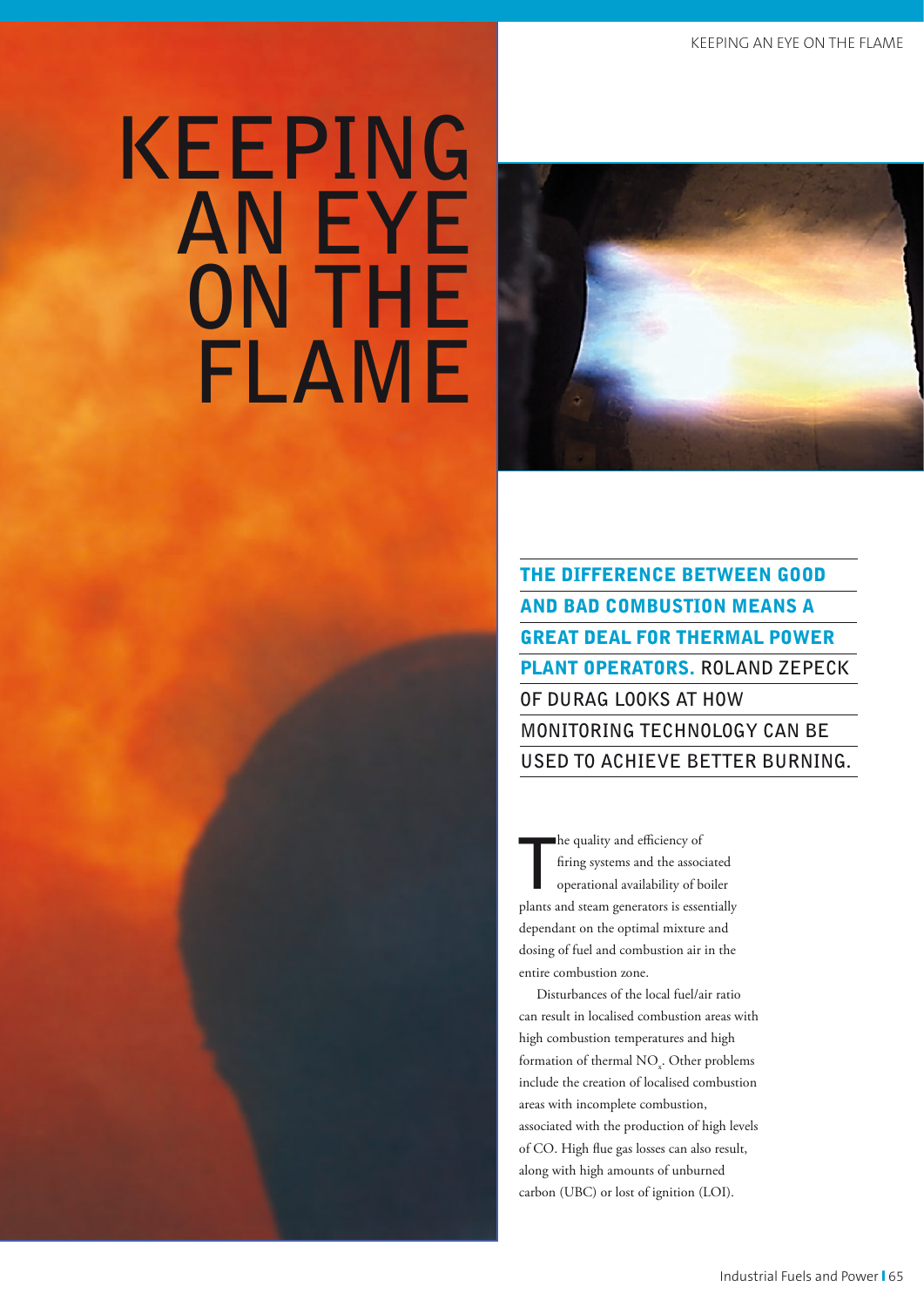

## Technical data

**Video system: PAL, pixel: 752(H) x 582(V), fixed focus.**

**Thermography overall radiation: Temperature range: 1000-1800**°**C**

**Optics field of view: 0**° **sensor: horizontal 72**°, **vertical 54**°, **diagonal 90**° **45**° **sensor: horizontal 48**°, **vertical 36**°, **diagonal 60**°

**Gas temperature in combustion chamber: With water cooled sensor: <1800**°**C With air cooled sensor: <1100**°**C**

#### **Environment temperature:**

**Sensor/retracting unit: 0**°**C - 60**°**C Field cabinet: 0**°**C - 45**°**C**

**Required working space for sensor/ retracting unit: 1450 x 500 x 800mm (LxWxH)**

**Working length in combustion chamber: max 450mm measured from welding plate.**

**Power supply: 230V/50Hz, 500VA**

Furthermore, variations in the fuel/air mix ratio can cause local displacement of the main combustion zone compared to the design position, local overheating of boiler construction material and finally, high temperature corrosion and thermal stress combined with boiler tube ruptures.

#### **Challenges**

To achieve an optimal control of the combustion process, it must be possible to adjust two firing parameters individually. These are the uniform distribution of fuel according to the design data and secondly, control of the combustion air distribution over the entire combustion zone.

Receiving good basic information from the actual situation inside the firing zone is essential in order to be able to achieve these targets. Therefore an online/real-time analysis of the actual firing situation is mandatory and has to deliver information regarding the local position of the main combustion zone, flame temperature distribution, local flame propagation, the ignition point of flame and the presence of any local fouling.

#### **Solution**

The furnace camera sensor of the DURAG Video & Thermography System (also known under the trade name, FlamesightVideo/Therm) supplies online information directly from the combustion chamber to assist the operator in adjusting the complete combustion process optimally. The system provides a real-time video image as well as a real-time online thermographic analysis of the temperature distribution

inside the combustion chamber.

The DURAG Thermographic System is an optical pyrometer based on advanced video data processing technology. A high quality picture with a wide angle of view and a small sensor diameter is obtained with a boroskope lens. The CCD camera is mounted in the cold part of the lance, thus allowing sensitive equipment to be mounted outside of the combustion chamber, allowing continuous use at high temperatures. An additional sapphire lens and air flushing are used to protect the boroskope tip from slag and ash particles.

In addition to the video image the system provides methods for the thermal analysis of the spatial temperature distribution inside the combustion chamber. It can determine the temperature within freely definable areas and lines (Region Of Interest - ROI, and Line Of Interest - LOI). The system is also capable of continuous parallel temperature analysis in all ROI's with continuous display of the absolute temperatures on screen. Other capabilities include the ability to perform continuous temperature analysis along all LOI's with continuous display of the absolute temperature profile through the combustion chamber and the detection of the actual thermal position of the combustion zone.

For automatic closed loop control measures, all the data generated by the thermographic systems can be transferred to the main process control system (DCS) at the customer site through a standardised data interface.

To guarantee the largest and unobstructed observation range the sensors